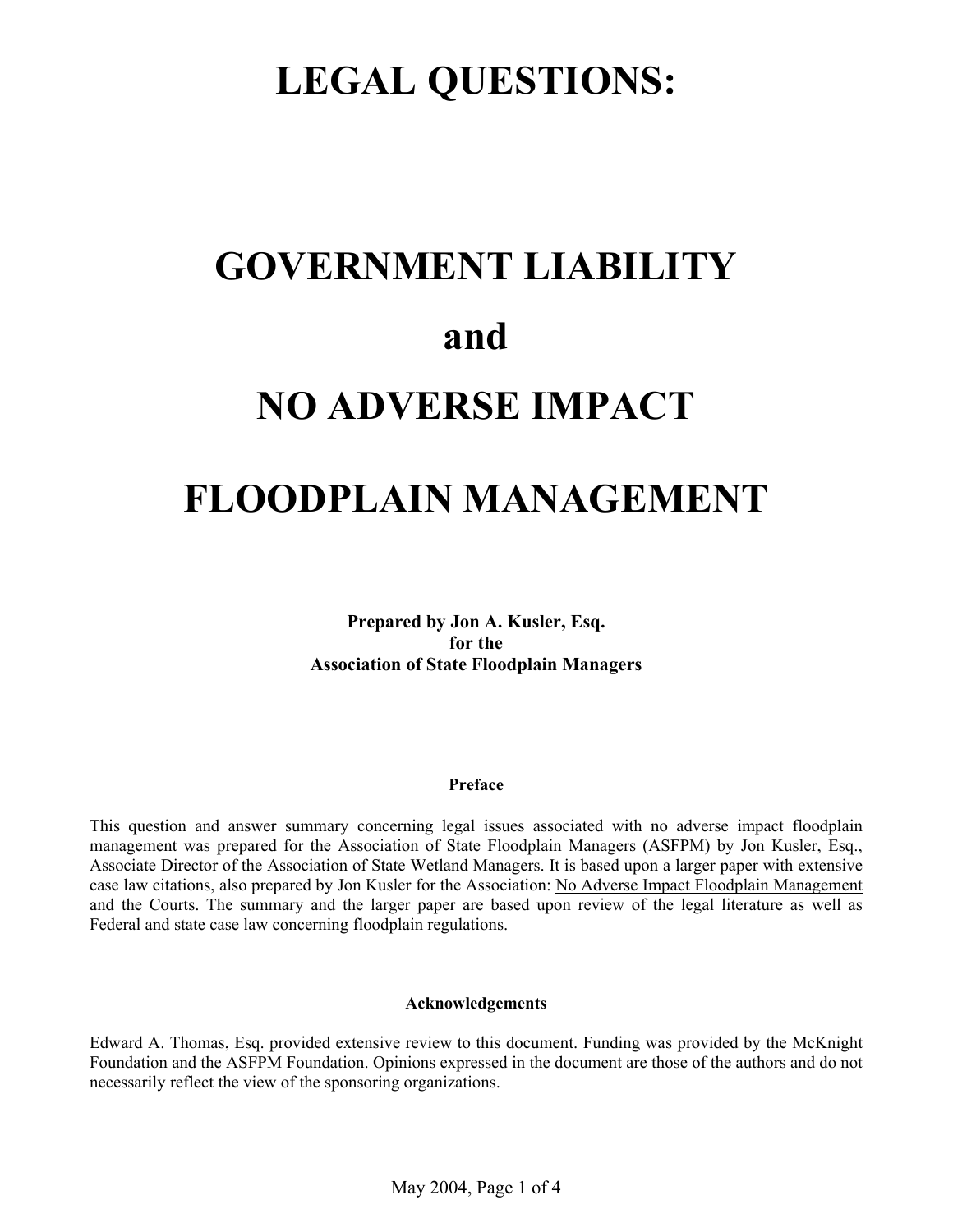# **COMMON LEGAL QUESTIONS**

# **INTRODUCTION**

#### **What is no adverse impact floodplain management?**

In 2000, the Association of State Floodplain Managers recommended a "no adverse impact" approach or goal for local government, state, and federal floodplain management to help control spiraling flood and erosion losses, new development which increases flood risks, and then additional flood losses. With such an approach, future land and water uses are not permitted which will flood new areas, increase flood heights, increase erosion or otherwise increase flood and erosion damages to public and private property. The no adverse impact goal could also potentially be applied to environmental and other impacts, if a community chooses to do so. The "no adverse impact" goal is not intended as a rigid rule of conduct. Rather it has been suggested as a general guide for landowner and community actions in the watersheds and the floodplains which may adversely impact other properties or communities. It could also be incorporated as an overall performance standard into community and state floodplain regulations.

## **What major legal issues are raised by no adverse impact floodplain management?**

Two major sets of legal issues arise with no adverse impact floodplain management.

- **1)** Is no adverse impact floodplain management consistent with common law rights and duties? Can no adverse impact floodplain management reduce community liability for flooding and erosion problems?
- **2)** Will community adopting floodplain regulations incorporating a no adverse impact standard be subject to liability for taking private property without payment of just compensation or be subject to other successful legal challenges?

These questions will be discussed individually.

# **1) IS A NO ADVERSE IMPACT FLOODPLAIN MANAGEMENT CONSISTENT WITH TRADITIONAL LANDOWNER RIGHTS AND DUTIES? CAN NO ADVERSE IMPACT FLOODPLAIN MANAGEMENT REDUCE COMMUNITY LEGAL LIABILITY FOR FUTURE FLOOD AND EROSION LOSSES?**

More specifically:

#### **Is a no adverse impact approach consistent with common law rights and duties?**

From a common law perspective, a no adverse impact approach for floodplain management coincides, overall, with traditional, common law public and private landowner rights and duties with regard to the use of lands and waters. Courts have followed the maxim "Sic utere tuo ut alienum non laedas," or "so use your own property that you do not injure another's property." See Keystone Bituminous Coal Association v. DeBenedictis, 107 S. Ct. 1232 (1987) and many cases cited therein. See, for example, Hagge v. Kansas City S. Ry Co., 104 F. 391 (W.D. Mo., 1900) (Court held that damage done to land by occasional overflow of a stream caused by a railroad was a nuisance.) This maxim characterizes overall landowner rights and duties pursuant to common law nuisance, trespass, strict liability, negligence, riparian rights, surface water law rights and duties (many jurisdictions), and statutory liability. At common law, no landowner (public or private) has a right to use his or her land in a manner that substantially increases flood or erosion damages on adjacent lands except in dwindling number of jurisdictions applying the "common enemy" doctrine to diffused surface or flood waters.

#### **Are communities increasingly held liable for increasing flood and erosion losses?**

When individuals are damaged by flooding or erosion they often file law suits against governments or other individuals, claiming that the governments have caused the damages, contributed to the damages, or (in some instances) failed to prevent or provide adequate warnings of natural hazards. Successful liability suits based upon government acts which increase natural hazards have become increasingly expensive to governments not only because of the increasing damage awards but because of the attorney and expert witness fees which may exceed the damage award.

Successful liability suits of all types have increased in the last two decades for several reasons:

- A growing propensity of individuals damaged by flooding or erosion to sue. Historically, members of society were more willing to accept losses from a broad range of causes.
- Large damage awards and the willingness of lawyers to initiate suits on a contingent fee basis
- Propensity of juries to view governments as having "deep pockets".
- Expanded concepts of liability.
- Uncertainties with regard to the legal rules of liability and defenses (e.g. "act of god") due to the evolving nature of the body of law and the site specific nature of many tort actions.
- Abrogation or modification of sovereign immunity in most jurisdictions.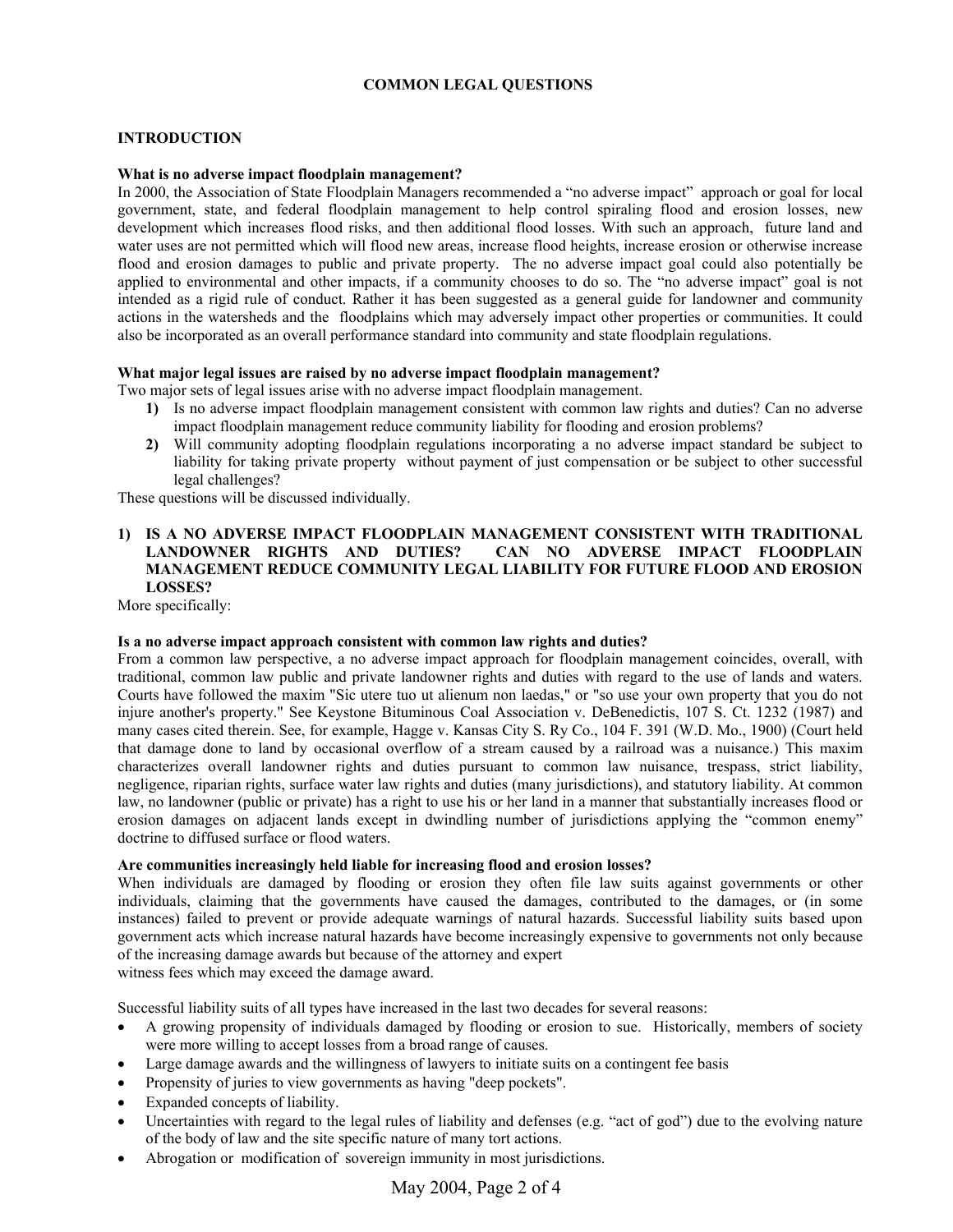- Increased predictability and forseeability of hazards. Hazards are now (to a greater or lesser extent) "foreseeable" and failing to take such hazards into account may constitute negligence.
- Limitation of the "Act of God" defense because most hazards are now foreseeable.
- Advances in the techniques for reducing hazard losses. Advances in hazard loss reduction measures (e.g. warning systems or elevating structures) create an increasingly high standard of care for reasonable conduct.
- Advances in natural hazard computer modeling techniques which can be used to establish causation.
- Reduction in the defenses of contributory negligence and assumption of risk.

All levels of government--the federal government, states, and local governments—may now be sued for negligence, nuisance, breach of contract, or the "taking" of private property without payment of just compensation under certain circumstances although vulnerability to suit varies.

#### **In what situations are governmental units most likely to be held liable for increasing flood or erosion damages on private lands?**

Courts have commonly held governments liable for increasing flood and erosion damages on private property by blocking natural drainage through grading, culverts, bridges, fills or structures, by increasing the location and amount of runoff through channelization or drainage works, or by constructing flood control works such as levees and dams which may actually increase flood damages on some lands. Courts have often held governmental units liable for inadequately maintaining or operating culverts, bridge crossings, channelization projects, and dams. Some courts have also held local governments liable for issuing permits and approving subdivisions which increase flood damages on other lands and for inadequate inspections. Courts have held government units liable under a variety of legal theories including riparian rights, nuisance, trespass, negligence, strict liability, and "taking" private property without payment of just compensation.

#### **Can a governmental unit protect itself from liability by arguing "sovereign immunity?**

The sovereign immunity defense has been dramatically reduced by the courts and legislatures in most states. In addition, sovereign immunity is not a defense to a "takings" claim.

#### **Can a government unit protect itself from liability by arguing "act of God"?**

Increasingly, no. To successfully establish an "act of God" defense a government unit must prove that a hazard event is both large and unpredictable. This is increasingly difficult because hazard events are at least partially foreseeable.

#### **Will a governmental unit be protected from liability by following regulatory guidelines or using "standard" engineering approaches for flood and erosion control?**

These measures will help. But a court may hold that a "standard" approach is not reasonable in the circumstances as technologies improve and the standard of care in floodplain management increases.

## **May a governmental unit be held liable for failing to reasonably operate and maintain flood loss reduction measures such as channels, levees, dikes and warning systems**.

Yes. Courts often hold governmental units liable for inadequate operation or maintenance.

# **May a governmental unit be held liable for issuing permits for development or approving a subdivision which increases flood or erosion damages on other lands?**

Yes, in some but not all states.

#### **May a governmental unit be held liable for failing to remedy a natural hazard on public lands which damages adjacent private lands?**

Courts have, with only a few exceptions, held that governmental units and private individuals are not responsible for naturally occurring hazards on public lands such as stream flooding or bank erosion which damages adjacent lands. However, they are held liable if they increase the hazards.

#### **Do governmental units have discretion in determining the degree of flood and erosion protection provided by flood and erosion reduction works.**

Yes. Courts have held that the degree of protection provided by hazard reduction measures is discretionary and not subject to liability. However, courts have held governmental units responsible for lack of care in implementing hazard reduction measures once a decision has been made to provide a particular degree of protection.

## **2. WILL FLOODPLAIN REGULATIONS INCORPORATING A NO ADVERSE IMPACT STANDARD PEFORMANCE STANDARD BE SUSCEPTIBLE TO A "TAKINGS" OR OTHER CONSITUTIONAL CHALLENGES?**

No, courts are likely to provide strong support for a no adverse impact regulatory performance standard approach. However, no adverse impact regulations are subject to the same overall US Constitution requirements as other

May 2004, Page 3 of 4